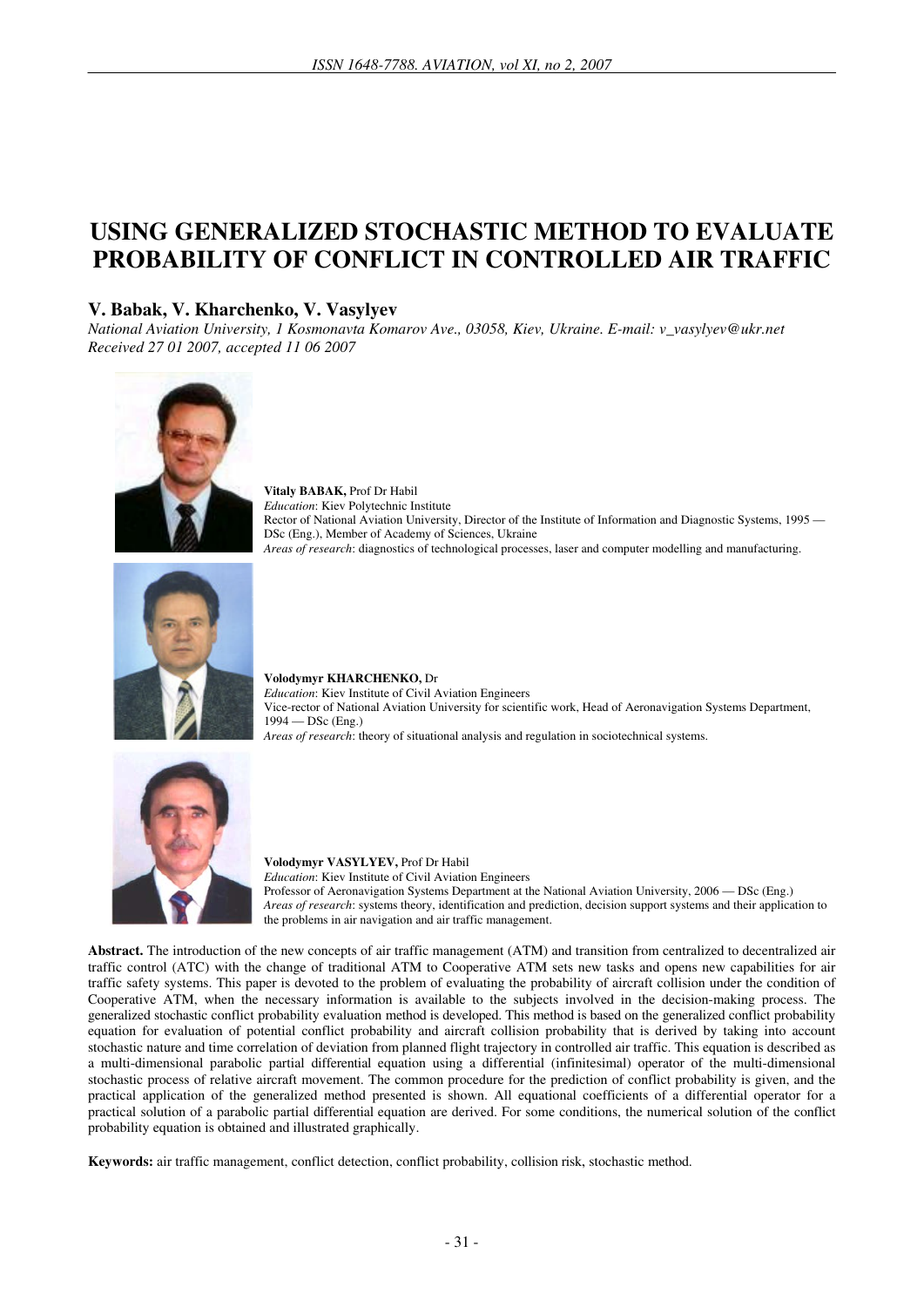### **Introduction**

In connection with the introduction of new concepts of air traffic management (ATM) and transition from centralized to decentralized air traffic control (ATC) and with the change from traditional ATM to Cooperative ATM, the problem of air traffic safety is nowadays actively discussed by many researchers [6, 9, 5].

Cooperative ATM is a concept of air traffic management that enhances the productivity and safety of air traffic services by optimising the involvement of controllers, aircrew and airline operators through integrated data communications and improved forms of surveillance and automation [9, 5].

But in conditions of predicted growth of air traffic intensity, change of dynamics of relative aircraft movement and reduction of separation standard the role of the systems of detecting and preventing the dangerous aircraft approaching should be highly increased.

Nowadays the stochastic (probabilistic) methods of detecting and estimating conflict situations are considered the most promising [4]. All known stochastic methods can be divided into two groups. One group is based on predicting the stochastic process of aircraft deviation from a planned trajectory and subsequently analysing the predicted relative position of the aircraft [2, 3]. These methods are complicated mathematically and a simplifying transformation is needed for their realization

Another group of methods is based on the prediction of the aircraft position uncertainty area with subsequent analysis of their dangerous approach [7, 1]. The methods of this group do not give a sufficiently reliable result when the aircraft are approaching closer than 5 nautical miles. So these methods cannot estimate the risk of collision.

This paper is devoted to the problem of evaluating the probability of aircraft collision under the condition of Cooperative ATM, when the necessary information is available to the subjects involved in the decision-making process. In particular, the ATC system should have access to navigation data that are contained in on-board flight management systems (FMS). The new characteristics of Cooperative ATM enable to develop intent-based conflict detection and resolution methods that use the active flight plan (intent) as a basis for trajectory prediction and conflict detection.

In this paper, the generalized stochastic conflict probability evaluation method belonging to the first group mentioned above is developed. This method is based on the generalized conflict probability equation for evaluating potential conflict probability and aircraft collision probability that is derived with regard to the stochastic nature and time correlation of deviation from planned flight trajectory under controlled air traffic.

## **1. Mathematical model of an aircraft motion under control**

The basis of any method to evaluate conflict probability is a mathematical model of the aircraft flight process.

Consider a mathematical model of aircraft motion taking into account the control factor. An aircraft moves under control along a prescribed route. Altitude, flight direction, and velocity along the route are stabilized as a result of control.

The key idea is to describe the deviation from planned trajectory by the Ornstein-Uhlenbeck (OU) random process, and derive the relative motion of two aircraft as multidimensional diffusion process.

Consider a local horizontal coordinate system *xOy* , with an axis  $Q_x$  along a prescribed route, where

 $x(t)$  is a longitudinal coordinate at the moment  $t$ ;

*y*(*t*) is a lateral coordinate;

 $\Delta y(t) = y(t)$  is deviation from the route line;

 $v_x(t)$  is aircraft velocity;

 $v_0$  is prescribed (planned) velocity;

 $u_x(t) = v_x(0) - v_0$  is deviation from the prescribed velocity (Fig 1).



**Fig 1.** Aircraft movement in a local coordinate system

The model of deviation from the route line as the OU process is described by the equation

$$
dy(t) = -\alpha_y y(t)dt + \sigma_y dW_y(t) , \qquad (1)
$$

where *y*(0) is known by observations,  $\alpha_y$  and  $\sigma_y$  are known positive scalars, and  ${W_y(t)}$  is a standard Wiener process.

Note that the OU process is not divergent and allows one to take into account the stabilizing factor of trajectory parameters.

The longitudinal coordinate  $x(t)$  is described by the equation

$$
dx(t) = (v_0 + u_x(t))dt, \t x(0) = 0, \t (2)
$$

where  $v_0$  is a prescribed velocity, and  $u_x(t)$  is deviation from the prescribed velocity, which is described by OU process as well,

$$
du_x(t) = -\alpha_x u_x(t)dt + \sigma_x dW_x(t) , \qquad (3)
$$

where  $u_x(0)$  is known by observation,  $\alpha_x$  and  $\sigma_x$  are positive scalars, and  ${W_x(t)}$  is another standard Wiener process, independent of  ${W_y(t)}$ .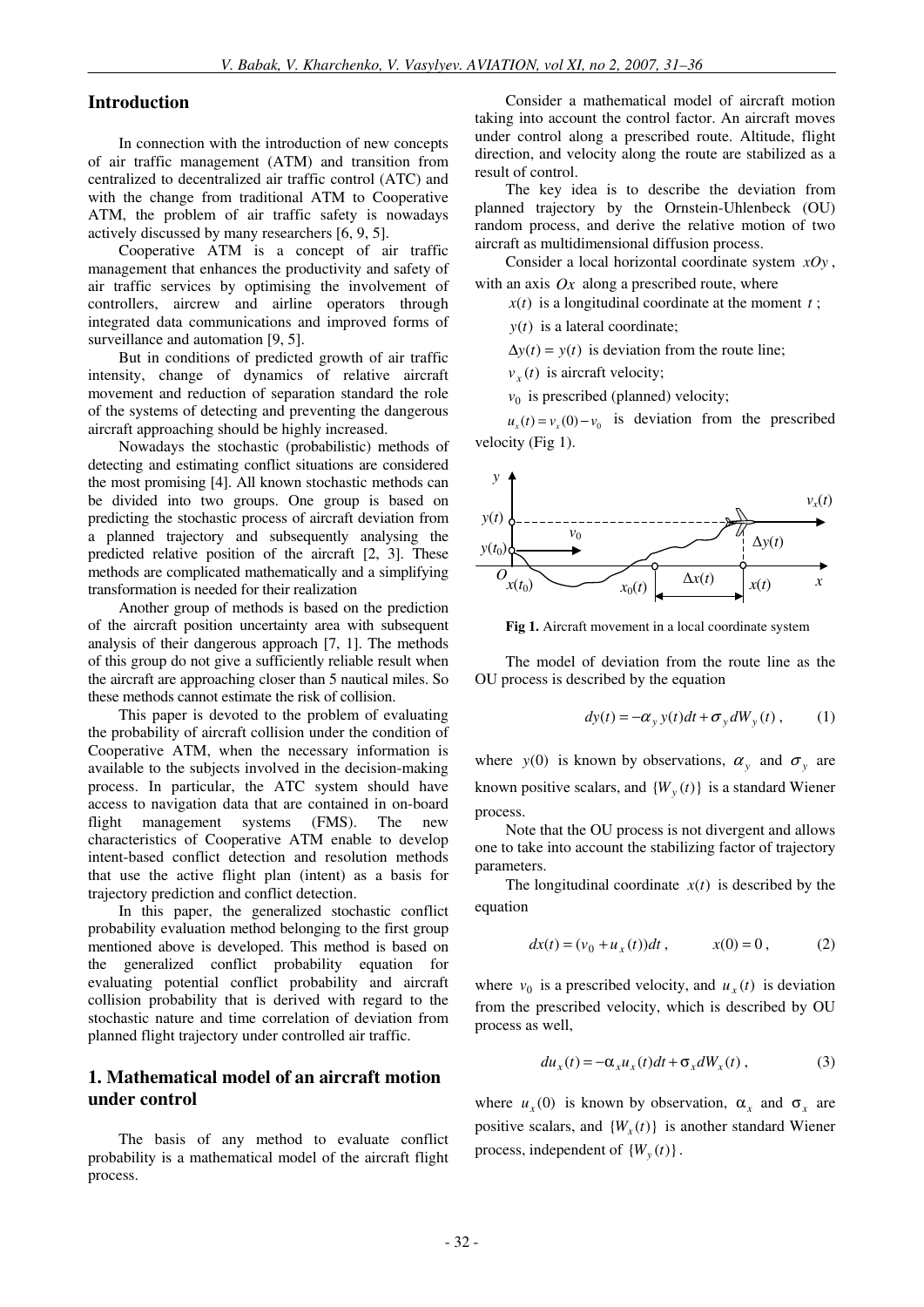## **2. Mathematical model of aircraft relative motion**

Now consider the relative motion of two aircraft at the same altitude. A state vector in the corresponding local coordinates characterizes each aircraft

$$
\mathbf{z}(t) = [x(t), y(t), u_x(t)]^{\mathrm{T}}.
$$
 (4)

Based on equations  $(1)$ – $(3)$  we have

$$
d\mathbf{z}(t) = \left[ v_0 \mathbf{e} + \Lambda \left[ \begin{array}{c} y(t) \\ u_x(t) \end{array} \right] \right] dt + \mathbf{S} d\mathbf{W}(t) ; \tag{5}
$$

  $\overline{\phantom{a}}$  $\overline{\phantom{a}}$ 

*x*

− α

  $\overline{\phantom{a}}$  $\overline{\phantom{a}}$ 

٦

0

1

where  $\mathbf{e} = [1, 0, 0]^T$ ,  $\overline{\phantom{a}}$  $\mathbf{r}$ L Г  $=$   $\alpha$ *y*  $\boldsymbol{0}$  $\Lambda = \begin{vmatrix} 0 & 1 \\ -\alpha_v & 0 \end{vmatrix};$  $\overline{\phantom{a}}$ ٦ L  $=\begin{bmatrix} W_x(t) \\ W_y(t) \end{bmatrix}$  $\mathbf{W}(t) = \begin{vmatrix} W_x(t) \\ W_y(t) \end{vmatrix}$ ,  $\overline{\phantom{a}}$  $\mathbb{I}$ L Γ σ  $= 0$  σ  $\boldsymbol{0}$  $\boldsymbol{0}$ 0 0 *x*  $S = \begin{vmatrix} 0 & \sigma_y \end{vmatrix}$ .

Consider the common horizontal coordinate system *xOy* . The motion of each aircraft is described in the local coordinate system  $x_j O_j y_j$ ,  $j = 1, 2$ . Let  $e_1$ ,  $e_2$  be unit vectors for the first aircraft and  $f_1, f_2$  be unit vectors for the second one, as shown in the picture.

Let  $\mathbf{r}(0) = \mathbf{r}_0 = \mathbf{r}_{20} - \mathbf{r}_{10}$  be a vector corresponding to the initial position between two aircraft.



**Fig 2.** Relative motion of two aircraft

Then the vector  $\mathbf{r}(t)$  of the relative position of the aircraft equals

$$
\mathbf{r}(t) = (\mathbf{r}_{20} - \mathbf{r}_{10}) + x_2(t)\mathbf{f}_1 + y_2(t)\mathbf{f}_2 - x_1(t)\mathbf{e}_1 - y_1(t)\mathbf{e}_2
$$
.(6)

Transform the state vector (4) of each aircraft from local coordinates to common coordinates:

$$
\mathbf{R}(t) = \begin{bmatrix} \mathbf{U} & 0 \\ 0 & 1 \end{bmatrix} \mathbf{z}(t) , \qquad (7)
$$

where  $\mathbf{U}_j = \begin{bmatrix} 1 & 1 & 1 \\ \sin \phi_j & \cos \phi_j \end{bmatrix}$ 1  $\overline{\mathsf{L}}$ Г  $\varphi_i$  cos  $\varphi$  $=\begin{vmatrix} \cos \varphi_j & -\sin \varphi \\ \sin \varphi_j & \cos \varphi_j \end{vmatrix}$  $j = \begin{vmatrix} \cos \varphi_j & -\sin \varphi_j \\ \sin \varphi_j & \cos \varphi_j \end{vmatrix}$  $U_i = \begin{bmatrix} \cos \varphi_i & -\sin \varphi_i \\ \sin \varphi_i & \cos \varphi_i \end{bmatrix}$  is the turn matrix. Then equation (5) implies the equation

$$
d\mathbf{R}(t) = (\mathbf{h} + \mathbf{M}\mathbf{R}(t))dt + \Sigma d\mathbf{W}(t) ;
$$
 (8)

where

$$
\mathbf{h} = v_0 \begin{bmatrix} \mathbf{U} \begin{bmatrix} 1 \\ 0 \end{bmatrix} \end{bmatrix}, \quad \Sigma = \begin{bmatrix} \mathbf{U} & 0 \\ 0 & \mathbf{U} \end{bmatrix} \mathbf{S} ;
$$

$$
\mathbf{M} = \begin{bmatrix} \mathbf{U} & 0 \\ 0 & 1 \end{bmatrix} \mathbf{\Lambda} \mathbf{P}_{23} \begin{bmatrix} \mathbf{U}^{\mathrm{T}} & 0 \\ 0 & 1 \end{bmatrix} .
$$

The matrix  $P_{23}$  is a projector

$$
\mathbf{P}_{23} = \begin{bmatrix} 0 & 1 & 0 \\ 0 & 0 & 1 \end{bmatrix},
$$

such that  $P_{23}[r_1, r_2, r_3]^T = [r_2, r_3]^T$ .

Consider the compound vector for two aircraft

$$
\mathbf{X}(t) = \begin{bmatrix} \mathbf{R}_1(t) \\ \mathbf{R}_2(t) \end{bmatrix},
$$

and using (7)–(8) derive the diffusion equation

$$
d\mathbf{X}(t) = \begin{bmatrix} \mathbf{h}_1 + \mathbf{M}_1 \mathbf{R}_1(t) \\ \mathbf{h}_2 + \mathbf{M}_2 \mathbf{R}_2(t) \end{bmatrix} dt + \begin{bmatrix} \Sigma_1 & 0 \\ 0 & \Sigma_2 \end{bmatrix} d \begin{bmatrix} W_{x1}(t) \\ W_{y1}(t) \\ W_{x2}(t) \\ W_{y2}(t) \end{bmatrix}, \quad (9)
$$

or

$$
d\mathbf{X}(t) = \mathbf{F}(t)dt + \mathbf{L}(t)d\mathbf{W}'(t).
$$

that describes in general form the deviation processes for two aircraft simultaneously.

Here  ${W_{xi}(t), W_{yi}(t), j=1,2},$  are mutually independent Wiener processes.

The initial state  $X(0)$  is given by the observations.

## **3. Conflict probability evaluation**

## **3.1 The infinitesimal operator**

Consider the equation for estimating conflict probability using the differential (infinitesimal) operator of the corresponding diffusion process [8]. This operator enables one to determine correspondence between the diffusion process and its probability performances.

The structure of the infinitesimal operator in general form was determined in paper [4]. To obtain the operator for process  $(9)$ , it is necessary to find matrix **F**, for which according to equation (8) we have for each aircraft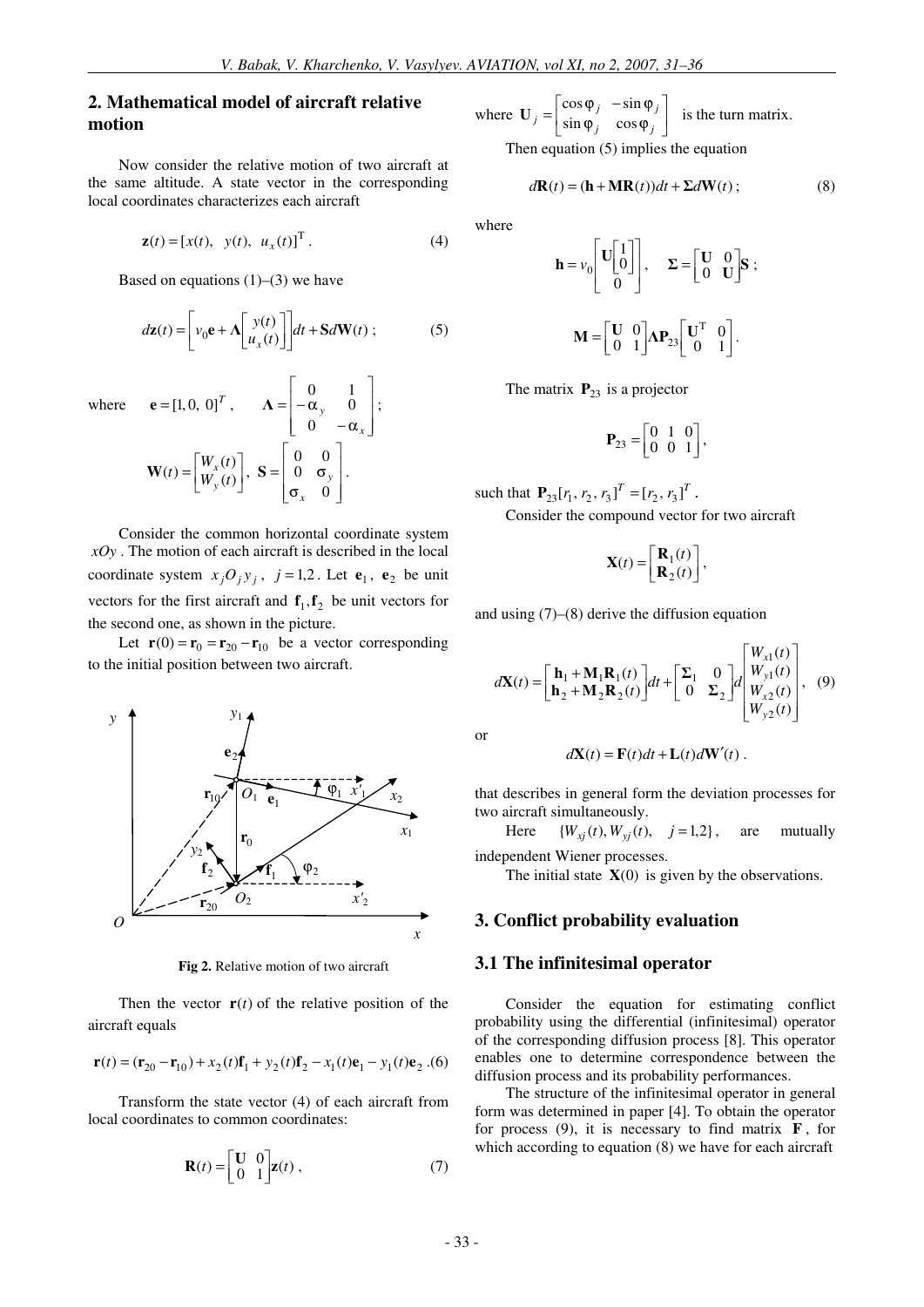$$
\mathbf{h} + \mathbf{M}\mathbf{R} =
$$
\n
$$
= \begin{bmatrix} v_0 \cos \varphi - \alpha_y \sin^2 \varphi x + \alpha_y \sin \varphi \cos \varphi y + \cos \varphi u_x \\ v_0 \sin \varphi + \alpha_y \sin \varphi \cos \varphi x - \alpha_y \cos^2 \varphi y + \sin \varphi u_x \\ -\alpha_x u_x \end{bmatrix};
$$

and find the diffusion matrix that is equal

$$
\mathbf{L}\mathbf{L}^{\mathrm{T}} = \begin{bmatrix} \boldsymbol{\Sigma}_1 \boldsymbol{\Sigma}_1^{\mathrm{T}} & 0 \\ 0 & \boldsymbol{\Sigma}_2 \boldsymbol{\Sigma}_2^{\mathrm{T}} \end{bmatrix};
$$

for which we have

$$
\Sigma\Sigma^{T} = \begin{bmatrix} \sigma_{y}^{2} \sin^{2} \varphi & -\sigma_{y}^{2} \sin \varphi \cos \varphi & 0 \\ -\sigma_{y}^{2} \sin \varphi \cos \varphi & \sigma_{y}^{2} \cos^{2} \varphi & 0 \\ 0 & 0 & \sigma_{x}^{2} \end{bmatrix}.
$$

According to [9], the infinitesimal operator  $\mathcal{A}$  for diffusion process (9) acts on the function  $g(t, X)$  from the class  $C^2(\Re^6)$ , where  $g = g(t, r_{11}, r_{21}, r_{31}, r_{12}, r_{22}, r_{32})$ and  $\mathbf{R}_j = [r_{1j}, r_{2j}, r_{3j}]^T = [x_j, y_j, u_{xj}]^T$ , by the law

$$
\mathcal{A}g = \sum_{j=1}^{2} \sum_{i=1}^{3} B_{ij} \frac{\partial g}{\partial r_{ij}} + \frac{1}{2} \sum_{j=1}^{2} \left[ \sum_{i=1}^{3} C_{ij} \frac{\partial^2 g}{\partial r_{ij}^2} + C_{12j} \frac{\partial^2 g}{\partial r_{1j} \partial r_{2j}} \right], (10)
$$

where all coefficients are uniquely determined

$$
B_{1j} = v_{0j} \cos \varphi_j - \alpha_{yj} \sin^2 \varphi_j r_{1j} + \alpha_{yj} \sin \varphi_j \cos \varphi_j r_{2j} + \cos \varphi_j r_{3j};
$$

$$
B_{2j} = v_{0j} \sin \varphi_j + \alpha_{yj} \sin \varphi_j \cos \varphi_j r_{1j} - \alpha_{yj} \cos^2 \varphi_j r_{2j} + \sin \varphi_j r_{3j};
$$

$$
B_{3j} = -\alpha_{xj} r_{3j}; \quad C_{1j} = \sigma_{yj}^2 \sin^2 \varphi_j; \quad C_{2j} = \sigma_{yj}^2 \cos^2 \varphi_j;
$$
  

$$
C_{3j} = \sigma_{xj}^2; \quad C_{12j} = -2\sigma_{yj}^2 \sin \varphi_j \cos \varphi_j.
$$

#### **3.2 Conditions of conflict detection**

Consider the conditions of conflict appearance. Suppose that two aircraft collide when their relative distance is less than or equal to safe distance *d*.

Denote by *q* the probability of collision at time interval  $[0,T]$ 

$$
q = P\{\exists t \in [0, T] : ||\mathbf{r}(t)|| \le d\}. \tag{11}
$$

Introduce the function of conditional probability of collision at time interval  $[T - t, T]$ ,

$$
g(t, \mathbf{X}) = P\{\exists \tau \in [T - t, T] : ||\mathbf{r}(\tau)|| \le \le d \mid \mathbf{X}(T - t) = \mathbf{X}\}.
$$
\n(12)

According to (6), collision occurs when  $\mathbf{X}(t)$  hits the domain

$$
\mathbf{K} = \{ \mathbf{X} \in \mathfrak{R}^6 : ||\mathbf{r}_0 + \mathbf{P}_{12} (\mathbf{R}_2 - \mathbf{R}_1) || \le d \}, \quad (13)
$$

where 
$$
\mathbf{X} = \begin{bmatrix} \mathbf{R}_1 \\ \mathbf{R}_2 \end{bmatrix}
$$
 and  $\mathbf{P}_{12} = \begin{bmatrix} 1 & 0 & 0 \\ 0 & 1 & 0 \end{bmatrix}$ .

## **3.3 Equation of conflict probability**

The problem of revealing aircraft conflict (13) is similar to the well-known problem of achieving boundaries by a multidimensional Markovian process for which a partial differential equation of parabolic type is defined in a general form [8].

According to L. Pontryagin, the function  $g(t, \mathbf{X})$ (12) for infinitesimal operator (10) satisfies the parabolic partial differential equation [8, 4]

$$
\frac{\partial g(t, \mathbf{X})}{\partial t} = \mathcal{A}g(t, \mathbf{X}), \qquad t \in (0, T], \ \mathbf{X} \in \mathfrak{R}^6 \setminus \mathbf{K}, \ (14)
$$

with initial and boundary conditions

$$
g(t, \mathbf{X}) = 1,
$$
  $\mathbf{X} \in \partial \mathbf{K}, t \in (0, T],$   
 $g(0, \mathbf{X}) = 0,$   $\mathbf{X} \in \mathfrak{R}^6 \setminus \mathbf{K}.$ 

The function *g* has been defined and is continuous on the following set

$$
D = \{ (t, \mathbf{X}) : t \in (0, T], \mathbf{X} \in (\mathfrak{R}^6 \setminus \mathbf{K}) \cup \partial \mathbf{K},
$$
  
or  $t = 0, \mathbf{X} \in \mathfrak{R}^6 \setminus \mathbf{K} \}.$ 

The solution of equation (14) yields the probability that the process achieves the boundary. The probability of collision (11) at time interval [0,*T*] equals

$$
q = g(T, \mathbf{X}(0)), \quad \mathbf{X}(0) \in \mathfrak{R}^6 \setminus \mathbf{K} .
$$

#### **4. Results of numerical solution**

Conflict probability equation (14) was solved for some conditions by the numerical method.

It was considered that two aircraft were flying straight at the same altitude along parallel paths and were approaching each other. For the OU process of deviation from the route line was taken  $\alpha_y = 0.01 s^{-1}$  and  $\sigma_y$  = 100 m. The safe separation distance was considered  $d = 1000$  m. The steps of difference along coordinates x and *y* were taken to equal one hundred meters.

The results of the numerical solution are shown in figure 3, where it is shown how the probability of potential conflict depends on the relative position of the aircraft for different prediction time  $T_p$ , correspondingly

5 seconds (Fig 3, *a*), 10 seconds (Fig 3, *b*), and 20 seconds (Fig 3, *c*).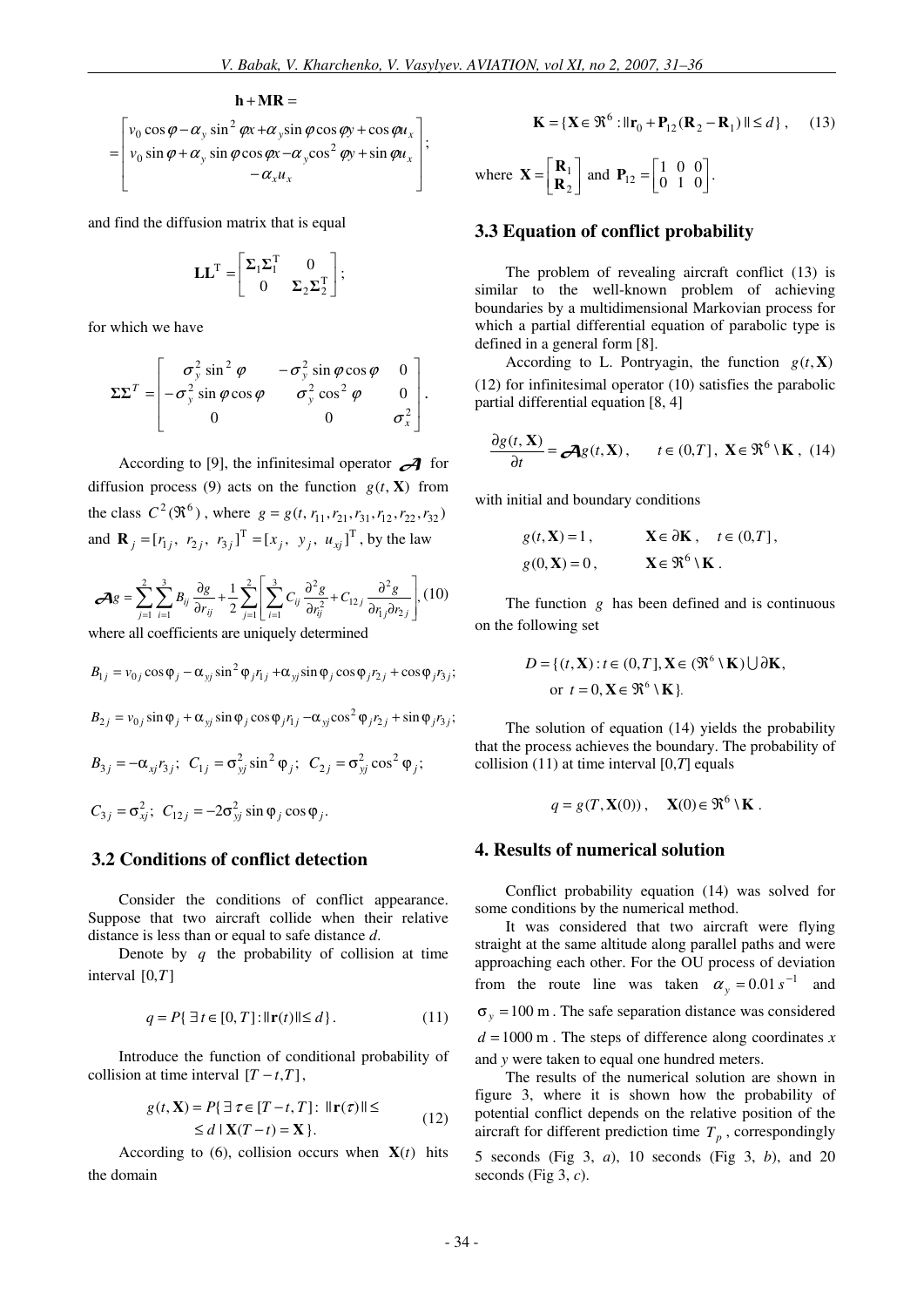The results are treated in the following way. The point assigned on the grid fixes the initial relative position of the two aircraft. The intersection of the perpendicular set up in this point with the surface representing the conflict equation solution gives the value of the probability of potential conflict for a specific prediction time.

It is seen that the solution is highly sensitive to relative aircraft position and prediction time for rather close aircraft approaching each other.



**Fig 3.** Conflict probability dependent on initial relative aircraft position for prescribed prediction time  $T_p$ :  $a - T_p = 5$  s; *b*  $-T_p = 10$  s;  $c - T_p = 20$  s

#### **Conclusions**

The generalized stochastic conflict probability evaluation method is developed. In this method, taking into account the stochastic nature derives the conflict probability equation and time correlation of deviation from planned and controlled trajectory under condition of Cooperative ATM, when intended trajectories are known.

The mathematical formulation of the problem in a general case for aircraft flying at the same altitude and the procedure of evaluation are presented. The conflict probability equation is described as a multi-dimensional parabolic partial differential equation by using a differential (infinitesimal) operator of stochastic process of relative aircraft movement. All coefficients of the differential operator for a practical solution are derived.

Stabilization of the intended trajectory parameters by a flight management system is taken into account. To derive a mathematical model of deviations from a prescribed flight path, the Ornstein-Ulenbeck random process is used.

For some conditions, the numerical solution of the conflict probability equation is obtained and illustrated graphically. The solution is highly sensitive even at very close approach of aircraft−at a distance up to several hundreds meters. Thus, the presented generalized method permits one to estimate both conflict probability and collision risk with high reliability.

### **References**

- 1. BABAK, V., KHARCHENKO, V., VASYLYEV, V*.* Methods of conflict probability estimation and decision making for air traffic management. *Aviation.* Vilnius: Technika, 2006, vol. 10, no. 1, p. 3–9.
- 2. BAKKER, GJ., KREMER, HJ., BLOM, HAP. Probabilistic approaches toward conflict prediction. In *Air transportation systems engineering, AIAA,* 2001, p. 677–694.
- 3. BLOM, HAP., BAKKER, GJ., BLANKER, PJG. et al. Accident risk assessment for advanced ATM. In *Air transportation systems engineering.* Edited by GL. Donohue and AG. Zellweger. 2001, p. 463–480.
- 4. KHARCHENKO, VP., KUKUSH, AG., VASYLYEV, VN. A generalized stochastic method of conflict performance evaluation in controlled air traffic. *Kibernetica i sistemny analiz*, 2005, no. 3, p. 81–93. In Russian.
- 5. Medium term concepts of operations: Co-operative air traffic management. In *A European commission 6th framework project*, 2005, p. 23.
- 6. *System performance characteristics of centralized and decentralized air traffic separation strategies*. USA /Europe Air Traffic Management R&D Seminar, Santa Fe. 2001. Edited by J. Krozel, M. Peters, KD. Bilimoria, C. Lee and JSB. Mitchellin. http://atm2001.eurocontrol.fr/sl185.
- 7. *Stochastic conflict detection model revisited.* AIAA Guidance, navigation, and control conference. Denver, CO. Aug. 2000 Edited by K. Blin, M. Akian, F. Bonnans, E. Hoffman, C. Martini, KA. Zenghal.